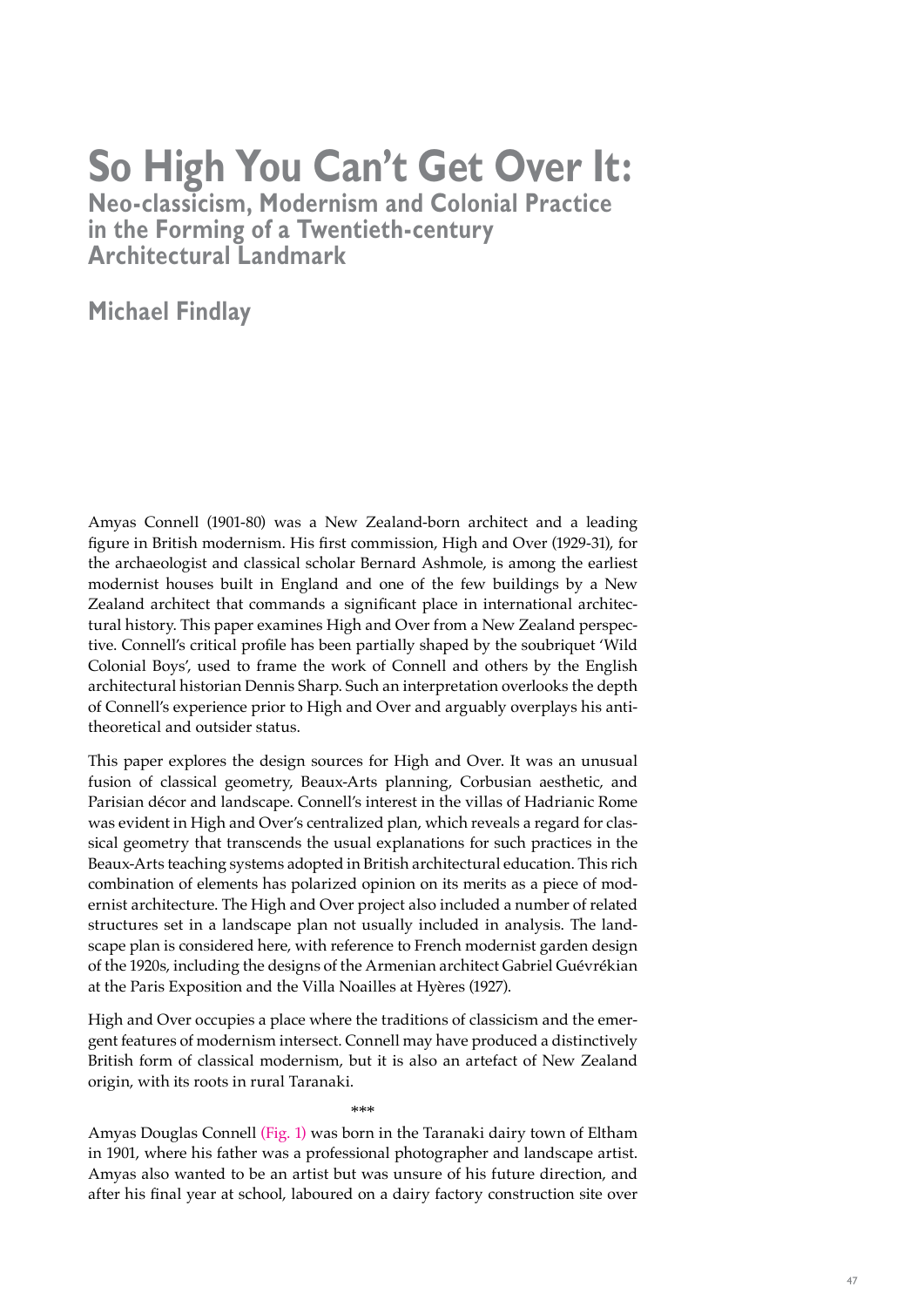viewed Le Corbusier's Pavillion de l'Esprit Nouveau. In his recollections from the 1960s, Ward was dismissive of the Exposition apart from Le Corbusier's contri bution. This is a retrospective view from his position as theorist and historian of the practice, expressed at a time when Art Deco was still regarded as an inferior manifestation of modernism (Ward, 1967: 74). There was much at the exposition to excite young colonial architects. Amongst the most talked about sights was a cubist garden, Le Jardin d'eau et de luminiére, by the Armenian architect Gabriel Guévrékian (Imbert, 1993). This densely organized triangular garden used a revolving faceted glass sphere, tiered triangular concrete pools, horizontal water jets, coloured electric lights and the optical vibration of complementary colour planes to explore notions of space and time. As with other French modernist garden designs, this was nothing to do with horticulture or the picturesque. It was an 'instant garden', constructed from metal, glass and hard-edged concrete. Avant-garde French garden design had a close relationship to the contemporary visual and plastic arts. Exhibited elsewhere were Parisian architect Rob Mallet-Stevens' sculptures that resembled Cubist trees made from slabs of concrete.

Connell and Ward chose to study at the Architectural Atelier associated with the Bartlett School of University College, London. The Atelier has been described as an add-on to the Bartlett, surviving from the aspirations of Reginald Blomfield (1856-1942) to apply the architectural teaching systems of the French École des Beaux-Arts to British architectural education (Campbell, 1989: 133). Blomfield has often been simplistically characterized as a bombastic reactionary. While ad amantly opposed to modernism, he was also an admirer of progressive French architecture and its teaching methods and used his influence to reform British architectural education along those lines. Studying at the Atelier did not require formal enrolment or lead to any qualifications, but it was considered a useful place to network and establish connections as well as for preparing the large and complex drawings required for competitions. The Atelier was led by French-born and Beaux-Arts trained Hector Othon Corfiato, whom both Connell and Ward regarded highly (Ward, 1967: 78). Corfiato built relatively little in his lifetime but his teaching was influential over the generation of students that came together at the Bartlett. Corfiato was cosmopolitan in outlook and ensured that the focus was on France and Northern Europe as opposed to the concentration on Ameri can models at the competing Liverpool School of Architecture under C. H. Reilly. Connell's New Zealand experience seems to have measured up well against his British contemporaries, as it became his intention during 1925 to compete for the prestigious Rome Scholarship in Architecture (Ward, 1967: 78).

Connell was informed that he had been awarded the Rome scholarship in June 1926 (Shaw, 1926). Ward had also entered the competition and gained second place but had neglected to join the RIBA and was therefore ineligible for the Henry Jarvis Travelling Studentship. He was awarded a special studentship from the Jarvis Fund instead (Personal, 1926: 10). The Rome scholarship provid ed an annual stipend, board and lodging – financial support that was crucial to Connell's extended stay in Europe as he had no private means. Connell and Ward celebrated by taking three months leave of absence and returning to New Zealand where civic receptions were held to mark their wins (Shaw, 1927). They arrived back in London for Christmas 1926, working their passage once again, this time on the *SS Ruapehu* (Connell, 1926) *.* Despite being "the highest tree in the orchard", personal rifts in its management and declining standards in its teach ing programmes had shaken the status of the British School at Rome. As Louise

the summer of 1918 (J. Connell, 1985). The site is unknown but Taranaki was in the midst of a construction boom led by Eltham architects J. W. Rough and J. Duffill, who designed over 100 dairy buildings in this region alone (Bartle, 2006). Many of these were built in steel reinforced concrete. Pease's Building in Bridge Street, Eltham (1910), was designed with a fully suspended concrete floor; and the slightly later Wilkinson's Building (1913) was a row of five two-storey shops with a total frontage of 41 metres, using monolithic construction with beams cast into the floor slabs (South Taranaki District Council, 2000). This ferrocement building with its classical façade incorporated the two main threads of Connell's early practical experience in New Zealand: advanced construction and neo-classical formality. His brother Jock recalled that this first job ended follow ing a disagreement with the foreman over the correct way to lay foundations, but the experience focused Amyas' interest in architecture. In 1919, he travelled to Wellington to be articled to the firm of Young & Fearn, where he was offered a four-year term and a relatively generous salary of £2.3.4 per month, rising to £5.8.4 at the fourth year (Item 54, 1916-40: 8). It was common for articled pupils to receive no payment at all under these arrangements and Connell's remuneration suggests that Stanley Fearn expected to get good work from him.

British-born Fearn was the first recipient of the New Zealand Institute of Architects (NZIA) Gold Medal in 1927, awarded for the William Booth Memorial Training College in Wellington, a project actually completed in 1913 (Walker, 2005: 30). Connell received an up-to-date training with the firm and at night classes organized by the Wellington Branch of the NZIA. This Atelier training followed the model established by the Royal Institute of British Architects (RIBA) and the university-based schools of architecture. Connell's first-year course of study included the history of architecture, practical mathematics, structural mathematics, building construction, freehand drawing and an oral examination. Solutions to design and construction problems were also submitted in the form of a 'testimony of study' (Item 57, 1916-40: 65). Connell won a competition organ ized by the Wellington Branch of the NZIA for a war memorial in 1921 (NZIA Wellington Branch, 1921: 12-13), followed by a third place in an NZIA-sponsored national competition behind F. Gordon Wilson (1900-59), the future Government Architect (Notes, 1922: 75). Fearn was a strong advocate of young architects travelling abroad, and advised the students of the Atelier to, "Let it be the aim and object of everyone to eventually get to the Beaux Arts, Paris, even if only for six months, for that is the fountain head of the world where architectural knowl edge is concerned" (Untitled, 1921: 86). Fearn was acknowledging that the Atelier method of training had its limitations and that talented students would benefit from exposure to British architectural teaching. The outward flow of New Zealand architects to Britain was increased after the First World War when places in the schools of architecture were offered to demobilized ex-servicemen and an expatriate colonial presence began to form in London and Liverpool.

Connell met his future professional partner Basil Robert Ward (1902-76) through the Wellington Architectural Students Association. With Fearn's encouragement, both decided to seek further opportunities in London and it added to their myth in later years that they worked their passage as coal trimmers on the *SS Karamea*. Connell rented a room at Clements Inn Passage in central London and worked for Arts and Crafts architects William and Edward Hunt (News and Topics, 1926: 872). Although money was tight, Connell and Ward visited the 1925 L'Exposition Internationale des Arts Décoratifs et Industriels Modernes in Paris, where they



*Fig. 1: Amyas Connell and sister Beatrix, 1926. Eltham Historical Society.*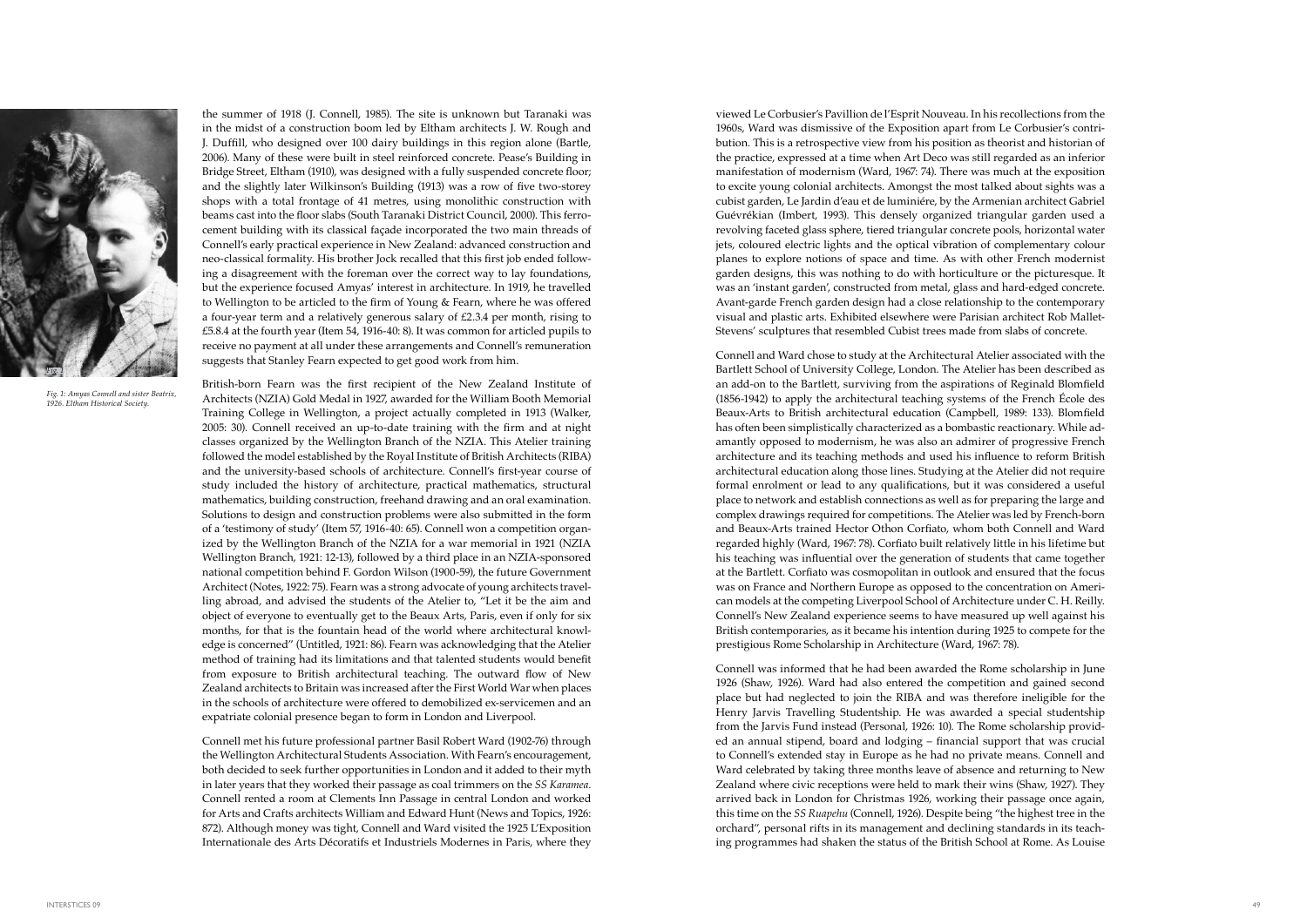attention to the Villa's complex hilltop setting. The largest of Tiberius' numerous structures on the island, the Villa originally stood five levels high and was a demanding structure to represent. Even at 1/16":1'0" scale, the plan sheet measured 7 x 6 feet, and was accompanied by elevations and sections almost as large. These drawings were left incomplete when Connell resigned his scholarship in January 1929 to return to London and commence his first architectural commission.

Connell's first client was the retiring director of the British School at Rome, the classical scholar Bernard Ashmole (1894-1988). Ashmole was young, energetic and liberal – an unusual combination of attributes in a director of the Rome school – but he had been appointed in 1925 in order to rescue the school's failing reputation. He regarded Connell as the star of the Rome school and later wrote that Connell's study of the Capitol in Rome revealed "their subtleties perhaps more thoroughly than anyone before, except perhaps their creator" (Ashmole, 1994: 51). Connell returned to London and re-established contact with a fellow colonial student from the Atelier, Stewart Lloyd Thomson (1902-90). Connell and Thomson set up at 11 Mecklenburg Place in the heart of Bloomsbury, conveniently close to University College and Ashmole's office as the newly appointed Yates Professor of Archaeology. While the first existing drawings for High and Over, dated June 1929, are signed Connell & Thomson (Connell & Thomson, 1929),<sup>1</sup> neither mentions the other in any known source and their working relation ship is therefore conjectural. Apart from High and Over, the outlook was bleak. Jock Connell recalled that his brother had failed to hold on to a major potential client in Philip Sassoon, who had commissioned him to design a garden at his restored mansion house, Trent Park (Sharp, 1994: 62) *.* Thomson only records on his ARIBA candidate's statement that he began professional practice in 1929 and made no claims for collaboration on High and Over (Thomson, 1939). His first British commission, the house St Raphael in Hornchurch, London, did not even tuate until 1932, by which time Connell had moved on, rejoined by Basil Ward. Even so, Thomson can be counted as another significant colonial practitioner of the flat-roofed, thin-walled, reinforced concrete modern house in Britain. Thomson has disappeared from the published account of Connell's early career, but their brief association is further evidence of the colonial nexus that formed at the British schools of architecture after the First World War and had such great in fluence over the shape of British modernism. Aside from Thomson and Ward, Connell's milieu formed around a network of mainly colonial and foreign modernist architects. He was a friend of the Australian Raymond McGrath and 1. See also a perspective drawing in Sharp (1994: 26)

Campbell has noted: "Within a decade of its creation (in 1912), the faculty began to use the Rome scholarship not simply to encourage systematic working methods, clarity of planning and good draughtsmanship but actually to discourage what it termed 'modern tendencies'" (1989: 131). As well as being chronically under funded, there was no consistent educational policy and the instruction tended to reinforce the divide between architecture as a profession and an academic discipline. The course was criticized for its lack of relevance to practice and a large number of Rome and Jarvis prize-winners went back to teach at schools of architecture. In 1924, the term of the scholarship was shortened to two years, with a third year available on application, in an effort to meet the requirements of students keen to enter practice.

Despite its flaws, the Rome prize seemed to be created for individuals like Connell and Ward. The scheme was established to foster talent in young architects who found it difficult to pay their way through articled training and university-based education, and was open to any British subject under the age of 30. Connell and Ward were not the first New Zealanders to achieve success in this field. Edward Armstrong (1896-1992) was awarded the Jarvis Scholarship in 1921 but resigned in five months and returned to New Zealand for the Robert McDougall Art Gallery commission (Campbell, 1989: 151). The same honour went the following year to Akaroa-born George Checkley (1893-1960) who, like Armstrong, entered the Liverpool School of Architecture on an armed forces serviceman's grant (Sharples et al, 1996: 168). Both Armstrong and Checkley went on to contribute to the British modern movement, Checkley through a pair of early houses at Cambridge and Armstrong as the designer of sensitively de tailed blocks of working-class flats in and around London. Checkley, although a retiring individual, was an important link for the colonials of the late 1920s. He was part of the influential architectural set at Cambridge that included the Australian Raymond McGrath (1903-77) and his client Mansfield Forbes, whose remodelled Georgian house Finella (1929) was an early rallying point for British modernists.

The main focus for architecture students at the British School at Rome was the restoration through drawings of ruined ancient sites. This was carried out in an interdisciplinary manner alongside students from art and archaeology departments. In his first year, Connell completed drawings of the Campodoglio including its Roman remnants, and researched the archaeological bibliography of Capri in preparation for his restoration of the Villa of Tiberius (Fig. 2). Sum marizing his year's work, Connell wrote of his admiration for "the great villas of Imperial Rome", due to their interesting layouts and "purity of style" (Connell, 1927). The Rome scholarship included funding for travel and Connell reported visiting Naples, Salerno, Amalfi, Ravello, Genoa, Florence, Lucia, Pisa, Siena, Venice, Ravenna, Bologna, Padua, Turin and Milan. Additionally he spent ten days in Paris at the École des Beaux-Arts studying drawings, and managed to visit Dijon, Lyons, Marseilles and the Riviera (Connell, 1928). Under the terms of the Rome prize, Connell was obliged to apply for a renewal of his scholarship for a third year. London-based secretary of the school, Evelyn Shaw (1882-1974), wrote that, "Connell's case appears to be so strong that I am quite prepared to do my best to get it through even if it is necessary to ask Sassoon or someone else for the money" (Shaw, 1928). Shaw was referring to a private donor of the school, Sir Philip Sassoon (1888-1939), an MP and cousin of the poet Seigfried Sassoon. Connell worked on his major reconstruction during 1928, with particular



*Fig. 2: Connell's drawing of the Villa of Tiberius, Capri, prepared as part of his final year of study at the Rome School, 1928. British School at Rome Archive.*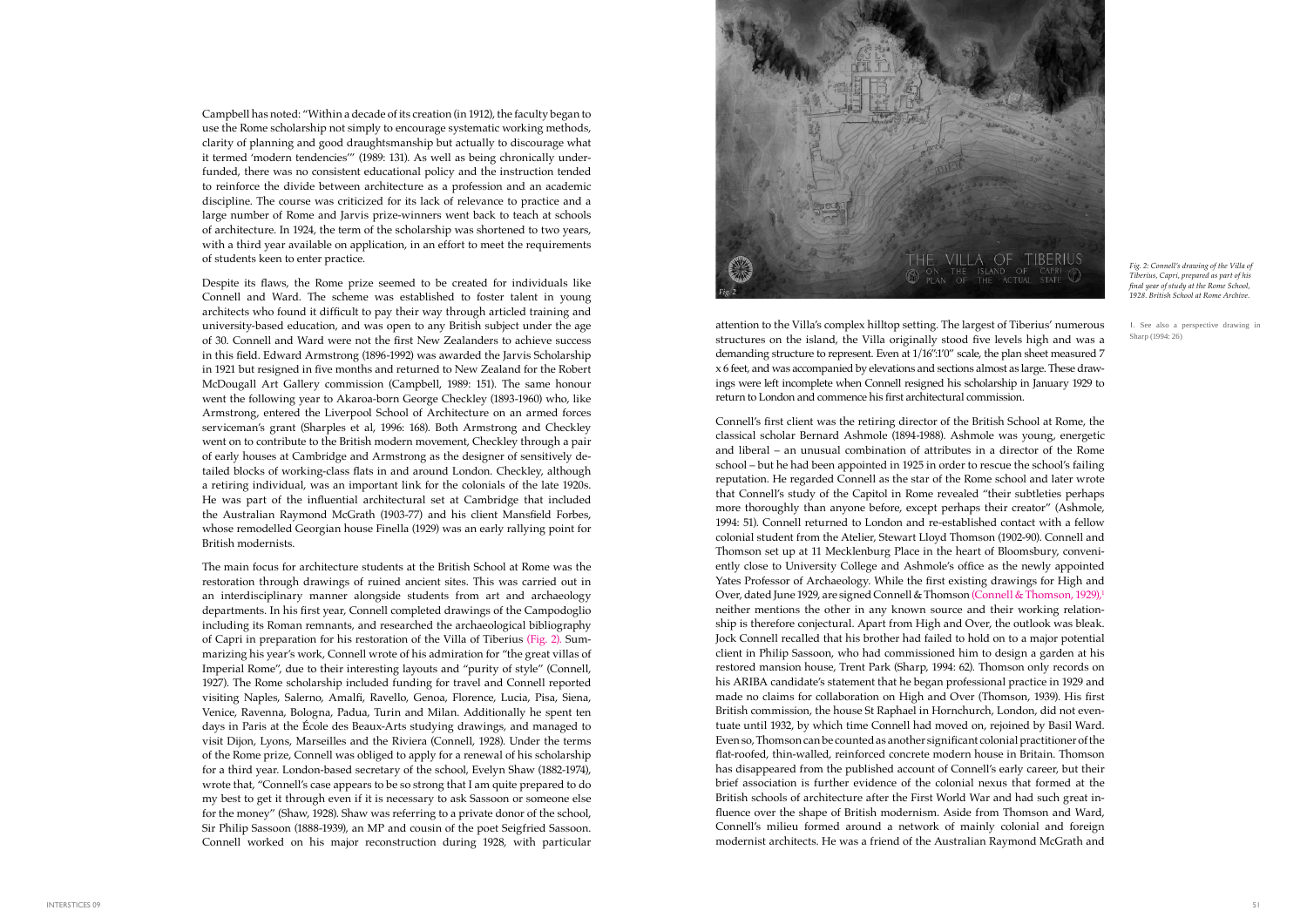the internal space. Each wing housed a separate function, and circulation for the Ashmole family was via the direct route of the central hall and stair while servants were obliged to take the long way around through a complex arrangement of corridors and secondary stairs. Despite the understandable temptation to make the three-winged arrangement completely symmetrical, Connell could not contain the kitchen in the same wing as the dining room and this was pushed out into a single-storey projection that adds an interesting imbalance to the plan. Connell's manipulation of the hexagon into a plan answering the Ashmoles' functional needs was both sophisticated and true to pragmatic Roman practice (Fig. 4).

While Connell's post-Rome school landscape commission for Sir Philip Sassoon was constrained to formal English design tendencies by the client's desire to remodel his house, Trent Park, in neo-Georgian style, Connell was highly conscious of the natural landscape setting for High and Over and how features that related to the hexagonal geometry of the house might be added to it. Terraces were planned on two levels to manage the slope, lending a second level of geometric complexity to both house and garden. The terraces were to be linked to a pair of triangular flowerbeds and to other garden structures including pools and a pergola (Fig. 5). In this solid rooting of the house to the site and the elaboration of garden structures, Connell's work differs markedly from that of Le Corbusier, who was more concerned with the standardization of his houses so that they could rest on piloti, with minimal contact with the ground and on any type of site. Connell was more focused on Mediterranean villas on their stony hillsides, where walled and terraced gardens extend architectural space into the environment.

Connell's interest in French modernist garden design is reflected in a 1934 drawing that presented a complete garden plan for the extensive grounds (Connell & Ward, 1934). This extends an earlier plan prepared with the design of the house and which was well under way by the time High and Over was publicized in 1931. The garden close to the house was based on two equilateral triangles divided into terraced beds, one on the gentle slope rising to the left of the entrance and the other filling the steeper grade down to the base of the chalk pit. These structures strongly recalled Guévrékian's garden at the Paris Exposition as well as his better known courtyard at the Villa Noailles at Hyères (1927), one of the few surviving modernist gardens and thus well recognized today (Brown,

the urbane Russian Serge Chermaeff (1900-96)mwhose romantic design tendencies mostly placed them outside the emergent branch of heavily theorized modernism. Architect and industrial designer Christian Barman (1898-1980) was also among Connell's circle.

The site chosen by the Ashmoles was part of the Shardeloes Estate in Amersham, a Buckinghamshire town at the northern end of London's Metropolitan Line. The 12-acre site was elevated but bare of trees or other significant features apart from a hollow marking the position of a disused chalk pit. The decision was made to build on the level area above the pit and Connell began work late in 1928. The initial design for High and Over was later described by Ashmole as "an Elizabethan plan, E-shaped, the two projecting wings forming a courtyard which would be open to the south" (Ashmole, 1994: 51). This first proposal was turned down as it did not make effective use of the terrain and exposure to sun. No drawings survive of this scheme, but it would seem that the basic elements were in place. The combination of hovering roof canopies, punched out slot windows and plain white walls epitomized the new architecture of the 1920s and it seems probable that these formal elements would have been present in the discarded first proposal. Ashmole's account of the planning process has the Y-plan as his suggestion, taken up by Connell who understood the potential of the 120-degree arrangement of the main parts of the building around a centralized hexagonal hub (Ashmole, 1994: 52). Reference has been made to the Edwardian free plan and British houses built with modified Y-plans (Thistlewood & Heeley, 1997: 86). It is likely that Connell was aware of these but he was more inclined to draw directly from classical Roman sources, particularly the novel geometries of the Hadrianic period, a subject that he had mastered while in Rome.

An appealing notion to the modernist planner in Connell was that Roman geometry was used when it brought tangible practical advantages. A hexagon has the useful feature of containing the greatest area within the shortest perimeter. It may also be multiplied and composed into a regular pattern or subdivided into equilateral triangles. Hexagonal room shapes were incorporated into Roman baths and one particular example of hexagonal planning, the Sala Trilobata, adjacent to the Baths of Trajan (Fig. 3), might be considered as a model for the planning of High and Over (Jones, 2000: 92). In this instance, rooms coming off the central space were constrained in size by the length of the straight-line segment forming the perimeter of the hexagon. This set of proportions would not be effective for a plan that demanded an appropriate scale relationship between the entrance hall of a modern house and its major rooms. Connell instead expanded the hexagon to define the outer walls and drew a double square starting from the future fountain spigot, so that the spaces leading off were proportioned according to their function. The fountain has posed a critical dilemma for those striving to fit High and Over into the conventional narrative of modernism. Robert Esau surmises it "may be a deliberate evocation of some Roman or Italian prototype known only to Ashmole and Connell" (Esau, 1994: 61) and it is clear that water plays a particular role in the planning of the house and the garden.

The hall floor was laid with black marble cut into triangles, and an illuminated circular glass fountain was set in the centre of a six-armed star. The larger hexagon was extended into an equilateral triangle that delineated the canopy over the front entrance and the shape of the stair tower. A circle exactly half the width of the hall was cut from the ceiling and allowed light from the stair tower to flood



*Fig. 3: The geometry of Roman villas was a major influence on Connell's radial plan for High and Over. The Sala Trilobata adjacent to the Baths of Trajan (AD 109) is an example of Roman planning based on the hexagon (Jones, 2000: 92).*



*Fig. 4: The geometry of High and Over is based on a double-square rectangle rotated 120-degrees from the plan centre. Connel & Thompson (1929); regulating lines added by Michael Findlay.*

*Fig. 5: Connell's design for High and Over included a complex garden plan which was largely carried out by client Ashmole and garderner Marlow. The terraced rose garden was to be matched with another descending into the chalk pit but was left uncompleted.* Architect and Building News, *p. 431.*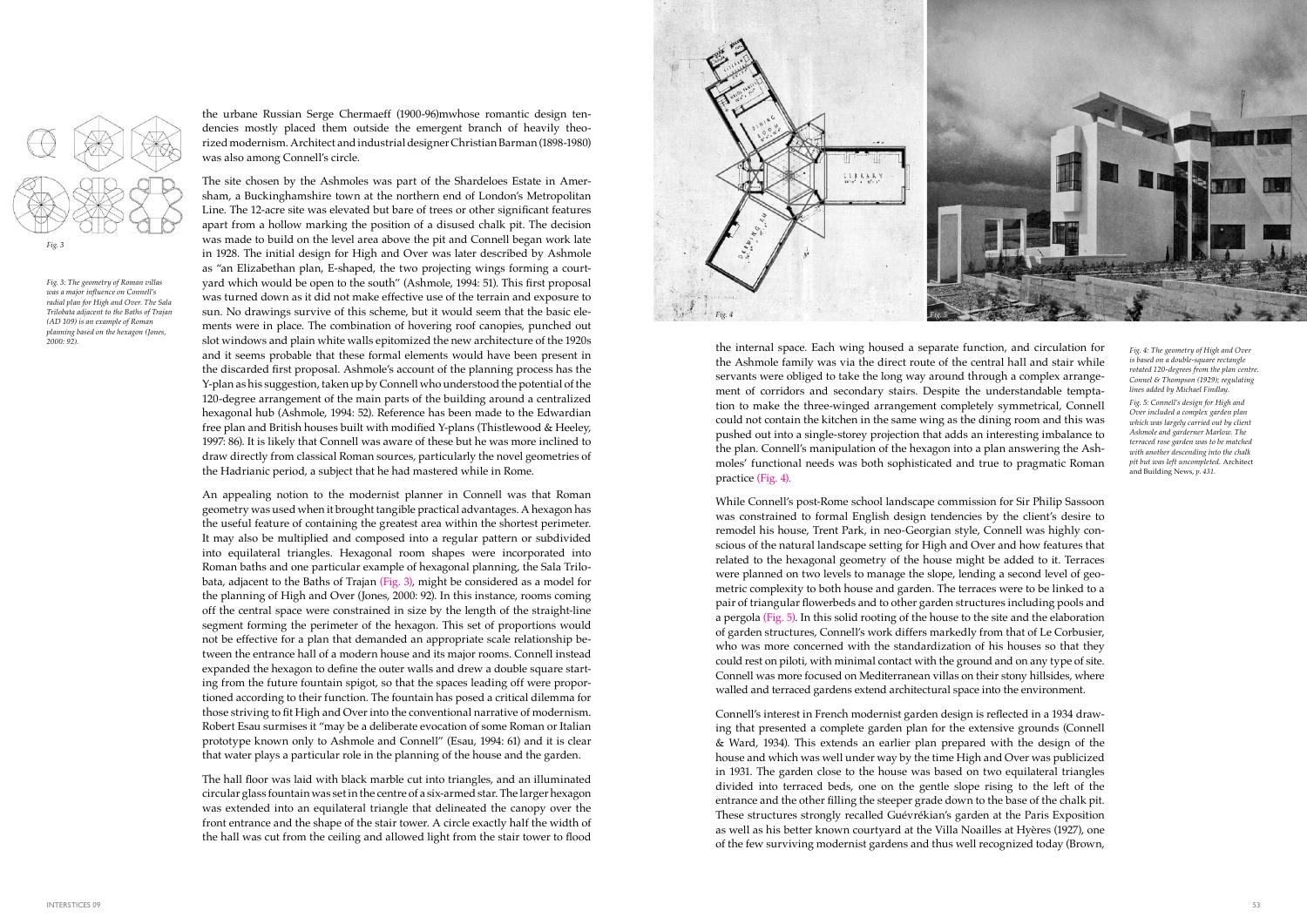minor figure in French modernism but his design philosophies on architecture and gardens were carefully studied in Britain during the late 1930s (Imbert, 1993: 185). In his 1929 publication *Terrasses et Jardins*, he argued against living on the damp and unhealthy earth and, instead, building towards the sky where the benefits of light and sun could be enjoyed from the roof terrace (Imbert, 1993: 188). The strongly socialist Lurçat believed that even the most modest house was incomplete without a garden and the landscape design of High and Over can be seen as Connell's rejection of Corbusier's tabula rasa. The height that is such a striking feature of High and Over accentuated the impression that the garden was essentially composed to be seen from above, from the top of the water tower or with the roof terrace of the main house as a horizontal façade, rid of the clutter of complex roof lines, chimneys and the other accoutrements of the country house (Fig. 7).

Also constructed by 1931 were the lodge (lived in by George and May Marlow; Fig. 8), the water tower (Fig. 9) and a generator house. The lodge, unpublished as a plan but photographed for an extensive article in the *Architect and Building News* in 1931 (Robertson, 1931: 433), was a two-storey cubic design with corner slot windows and a striking angled wall that sheltered a private courtyard from the roadway. The generator house continued the theme with an engaged wall projecting towards the front of the site. This small cubic form was cut through with ventilation slots, and its abstract geometry effectively introduced the un folding drama of the main structures, made more striking by the bareness of the hill on which they stood. High above the road stood an astounding object which resolved into a cylindrical water tank on a slender concrete pole combined with a pump house and racquet court. This highly irregular structure caused the local authorities to baulk but was forced on Ashmole due to the failure of the council to supply a water pipe sufficient to service the swimming pool (Ashmole, 1994: 55). Water emerges as crucial element in Connell's planning for High and Over, with many parts of the complex scheme being able to be read against Guévré kian's garden.

Connell's landscape plan for High and Over also reveals his interest in the disciplined but modern designs of Paul Vera (1888-1971), who was concerned to bridge the gap between the modern world and the classical French *paysager*, with its geometrical beds and shaped plantings. According to Dorothée Imbert, Vera prescribed a "'vernacular modernism' that praised labour" (1993: 73), a propo sition that certainly describes Connell's plan and Ashmole's physical efforts alongside George Marlow to reshape the surroundings of High and Over. Vera's new formulation of the *jardin régulier* acknowledged labour, reflected in Connell's raising of the water tower to its prominence in the landscape plan and the positioning of the vegetable garden between the formal axes of the pergola and the broad walk. Tradition was not abandoned. These various garden rooms were served by the pergola and lawns edged by low hedges of box, controlled shrubs and tall clipped green walls, as were the neo-classical gardens of the past. Concrete was used as a modern substitute for stone masonry, and Ashmole recounted that, "He [Marlow] and I together cast several thousand square feet of deep concrete edges for the beds, and several thousand square feet of cement paving for the paths" (Ashmole, 1994: 59). The extension of the interior plan of High and Over into this heavily constructed synthetic environment, occurring at various levels of abstraction, was intensely architectural in terms of space-time. Movement and physical activity of all types were celebrated. The fives court at

2000: 38). Connell was on the Riviera in 1928 when the house, designed by Rob Mallet-Stevens (1886-1945), was newly completed. The similar hilltop position and framing of the garden from the roof terrace make comparison between the two projects highly tempting. Both gardens are heavily delineated, using white concrete walls and borders to create strong contrasts between ground and beds. The original plantings at Hyères were similar to Connell's plan for High and Over and used groupings of specimen plants rather than the pebbles that domi nate the restored garden today. Connell's perspective drawing shows clipped shrubs adding a regular spherical feature that punctuates the descent, a device also used by Guévrékian. Three flights of steps were to lead down to a small circular pool sheltered by a stand of trees. A long pergola extended the axis of the library wing while a maze filled in another triangular space above the rose garden. These features were linked to a rectangular lawn that ran on a shal low 15-degree angle off the main axis towards the water tower at the top of the site, where a large rectangular pool was constructed. Between the lawn and the pergola was an extensive vegetable garden divided into rectangular beds. An arrow-shaped lawn intersected the main drive to the house where a fruit orchard dropped steeply into the chalk pit and was in turn bisected by a path laid out with rectangular sections of box hedge. Plants were chosen for both their practical and architectural form and the fruit trees and juvenile Irish yews planted by Ashmole are visible in photographs taken of the site in 1931. These elements were connected by a serpentine path that wound through the site and finished at the far end of the broad walk that was protected by a hedge. Connell placed these features sparingly on the large site and they were separated by large areas of roughly mown grass. Much of this ambitious scheme was achieved. A fascinating aerial photograph taken in the mid-1930s shows Ashmole and the indefatigable gardener George Marlow removing rocks and developing Connell's ambitious landscape plan (Sharp, 1994: 26). In the end, Ashmole changed the position of the swimming pool to the foot of the stairs descending the chalk pit and did not proceed with the main terraced garden or the maze (Fig. 6).

Connell's use of roof terraces, classical vistas from the three-storey house itself and retaining walls to create exterior promenades is related to the landscape theory of French modernist Andre Lurçat (1894-1970), whose Maison Guggen buhl at 14 rue Nansouty, Paris (1927), had influenced other details at High and Over, including the roof canopies and bay window. Lurçat is now regarded as a



*Fig. 6: Connell's landscape plan for High and Over was developed in 1929. This plan from 1934 shows the intended landscape elements with four speculative houses on the High and Over Estate. RIBA Library.*

*Fig. 7: The view from the High and Over roof terrace, including the Lodge, 1931.*  Architect and Building News, *p. 429.*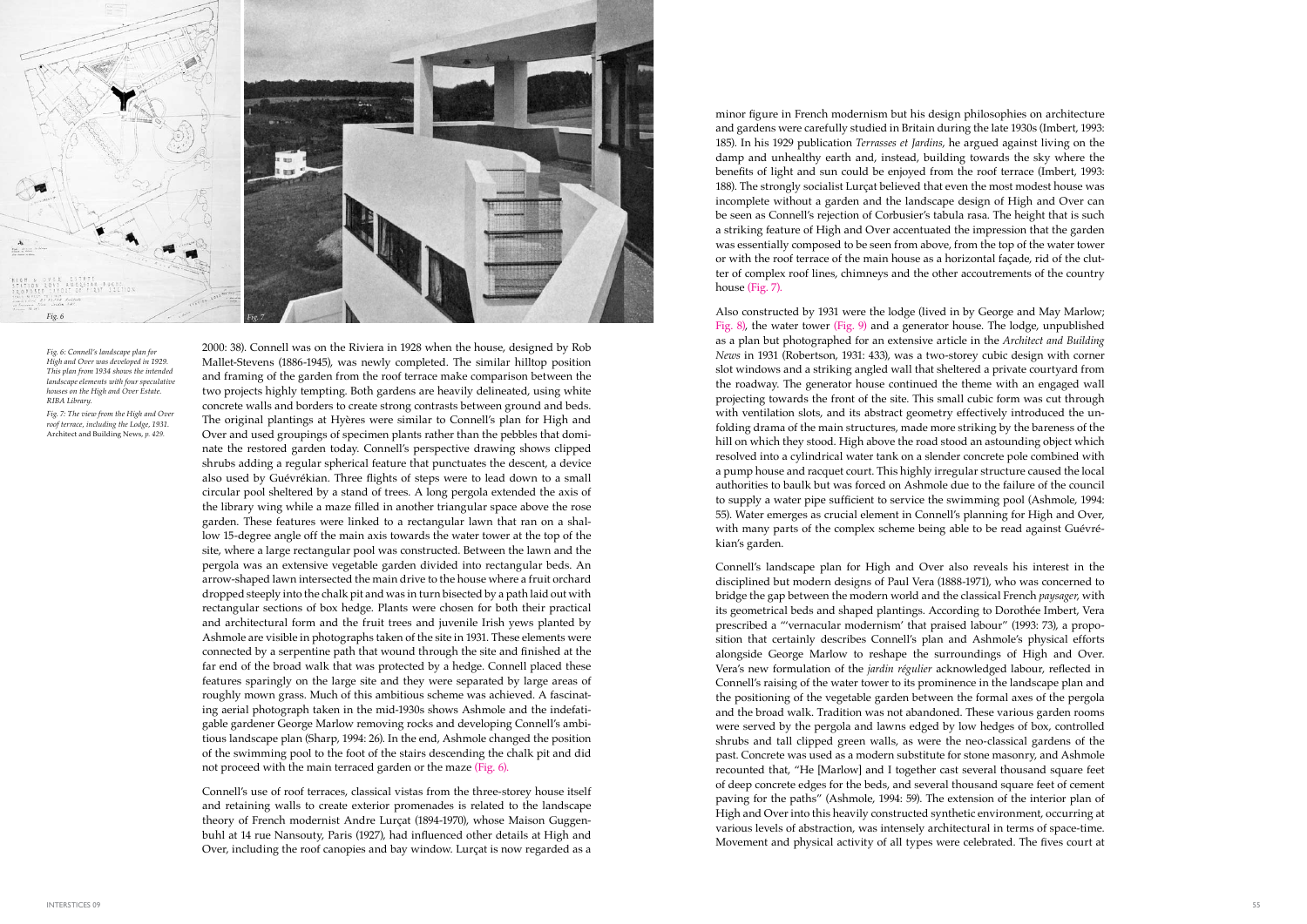been viewed as something marginal to the work he would produce in England, the impression being that he somehow had to forget his training and relearn the principles of modernist design. Connell's five years of practical experience in New Zealand took place under a particular set of circumstances that smoothed the transition from Edwardian design values to Corbusian modernism. Unlike many of his English peers, Connell was informed about and experienced in reinforced concrete construction techniques, having worked on sites as a labour er and as part of Fearn's busy practice. Visiting present-day Eltham and view ing the existing architectural fabric of the town leaves little doubt that Connell moved towards early maturity as a designer with a comprehensive understanding of the properties of concrete as a construction medium. When Connell saw Corbusier's Domino system (1914), with its point-load foundations and cast-in floor beams, it cannot have seemed altogether foreign to him. It must have been galling for Connell that no firm in Britain could provide a satisfactory price for monolithic concrete construction on High and Over (Ashmole, 1994: 55) when he had seen buildings of this type successfully and economically built in rural New Zealand.

It is also clear that Connell's training and emergent approach to design favoured the axial symmetry of neo-classical planning that shaped other early British for ays into modernism. Connell's conception remained firmly rooted both in the ground and in classical architectural tradition. Connell was attempting modera tion between the European avant-garde and the neo-classical English country house, with its cultural connections passing back through Andrea Palladio to the villas of ancient Rome. This dualism has engendered two misunderstandings that are now deeply imbedded in the interpretation of High and Over – firstly, that Connell's effort to bridge the gap between modernism and classicism in the late 1920s was an ill-judged compromise, and secondly, that the design was, rela tively speaking, a failure owing to its conservatism. Connell's design certainly contains distinct modernist and conservative modes, but the piecemeal reading of the whole project in terms of disparate parts offers an incomplete and flawed understanding of Connell's intention. Similarly, the segmentation of Connell's career into what has been characterized as a juvenile period of experimentation progressing later into a more 'respectable' modernism misreads High and Over and the richness of its conception as a bridge between classicism and modern ism. This reflects a rather well-worn cultural belief that colonials achieve success by ignoring the rules, a personal narrative which Connell and Ward later took up themselves.

Connell's status in architectural history is therefore marked by the simultaneous presence and absence of the expatriate from both cultural spaces. His formative experiences in rural Taranaki and Wellington were both repressive and rich with possibilities, ensuring that when he left the orbit of New Zealand, he did not re turn. New Zealand was an ideal training ground for architects who would find their skills in demand in Britain, a fact borne out by the presence of so many ex patriates during the 1920s and beyond. While most went simply to improve their prospects, some, like Connell, found the timing right to take the lead.

the base of the water tower, regarded by some as a bizarre novelty, makes per fect sense in this context. The climb to the brow of the hill 40 metres above the road was rewarded by the sight of the field, called the 'velvet lawn', across the Misbourne valley (Ashmole, 1994: 59). The most exciting vista was that from the top of the water tower, accessible by an internal ladder. This sight line took in the large circular pool that Ashmole and Marlow excavated at the foot of the garden steps where the family swam and exercised. This vantage point also reinforced the two-dimensional nature of the modern garden, designed to be appreciated from the roof terrace as a geometrical pattern on the land. The plan reveals both Connell's observance of French trends in modernist garden design, the Beaux-Arts tradition of geometric planning and enfilade, and the English landscape tradition within the fragmented gestalt of early modernism, where both foreign and nationalistic influences were deployed together in the rush to experiment with the new architecture.

In an effort to recoup some of the considerable expense of developing the estate, Ashmole approached Connell to develop a planned subdivision on the lower part of the site. This was a risky venture as the worst effects of the great depression were only just beginning to lift and the British house-buying public was scepti cal about the new architecture. With Ashmole's brother-in-law Charles de Peyer investing in the project, four houses were built on the slope leading up to the lodge (Connell & Ward, 1934). With the Sun houses complete in 1935, work con tinued on the development of Connell's landscape plan until Ashmole's efforts were slowed by his other commitments. Marlow was injured in an accident on the property that left him an amputee and this unfortunate event also weighed heavily on Ashmole (Ashmole, 1994: 61). The maintenance demands of the house and garden became oppressive. After the Ashmoles sold the property, High and Over deteriorated under a succession of owners. The house was divided into two flats in the early 1960s. The garden was built over, although the circular swim ming pool remains a feature of the remnant landscape.

The question remains: why would Ashmole trust an untried architect with such an ambitious first project when he had the choice of any practising architect in Britain? Connell was somewhat reticent himself in pinpointing the reason for his client's faith, but the combination of Connell's deep understanding of classical architecture alongside the emergent themes of modernism as seen in France and Germany in the mid-1920s was surely compelling. Connell's colonial pragma tism also appealed to Ashmole, who was used to hard physical work and was no doubt reassured about his architect's practical experience with an unconven tional construction medium. Connell's formative experience of architecture has

*Fig. 8: The Lodge, built for George and May Marlow, 1931.* Architect and Building News, *p. 435. Fig. 9: The water tower stood above the main house at the top of the rise. It housed a squash court and an elevated platform from where the garden was viewed.* Architect and Building News, *p. 435.*